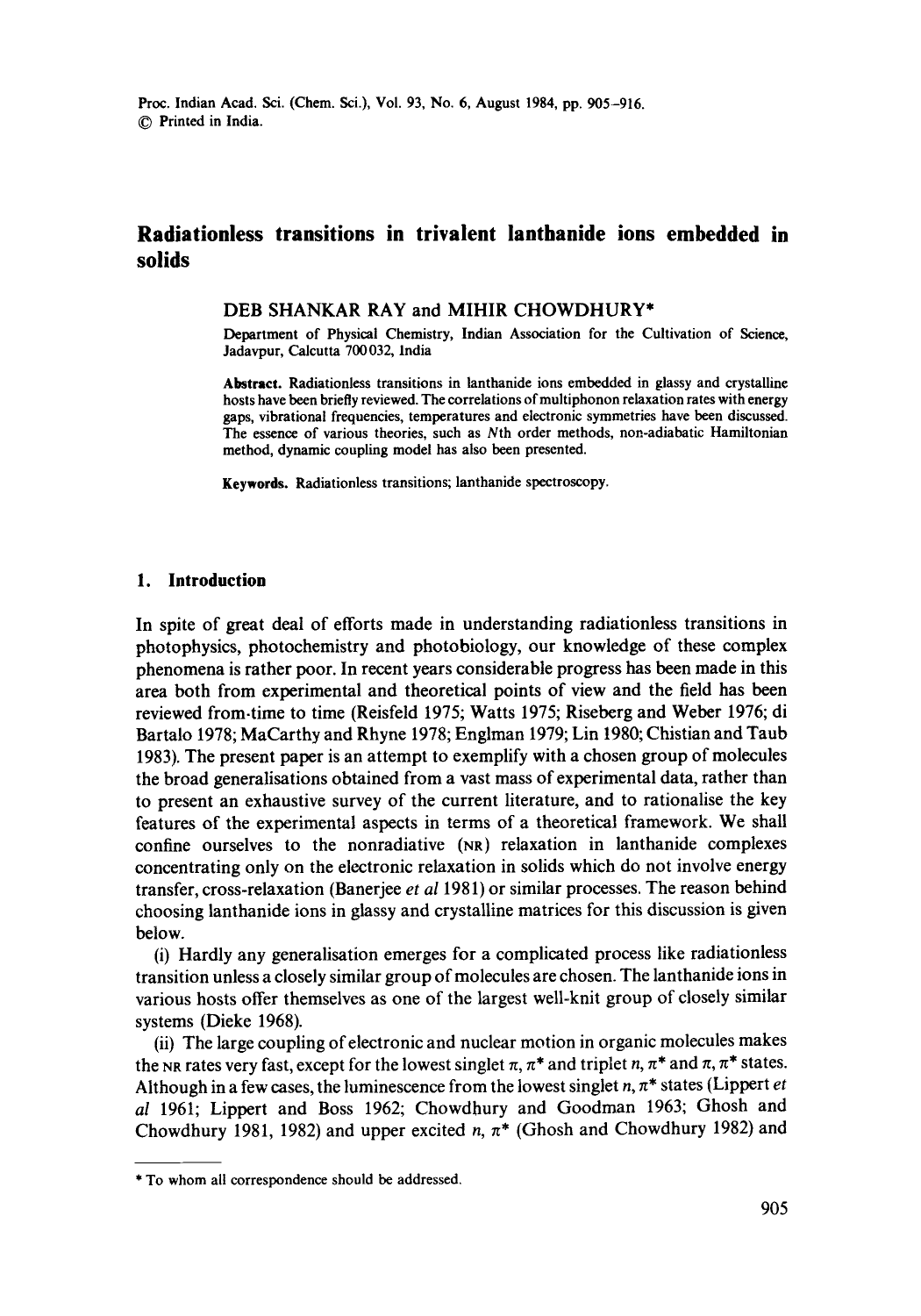~, 7~\* states (Birks 1973; Murata *et a11972;* Wild *et a11976;* Levine *et al* 1974; Hui *et al*  1975; Huber and Mahaney 1975; Griesser and Wild 1980; Choi *et al* 1978) have been reported and although picosecond techniques have recently been developed to follow fast NR processes, accurate data essentially exist only for the lowest state and that too is often complicated by the occurrence of side photochemical reactions or energy transfer processes. In the case of lanthanide complexes, on the other hand, one gets luminescence from a large number of upper states which, because of narrow bandwidth, can be resolved to the finest detail, and because of its slowness, can be measured with high precision. The luminescent excited states of lanthanide ions (Dieke 1968) in various hosts offer a variety of energy gaps, electronic symmetries, site symmetries and lattice frequencies for testing the predictions of the theories of nonradiative rates.

(iii) The Born-Oppenheimer (ao) approximation which form the basis of almost any theoretical approach to the photodynamial problem (Avouris *et a11977)* demands that the coupling of electronic and nuclear motion must be weak. This weak coupling scheme has proven its greatest validity for lanthanide systems ( $f<sup>N</sup>$  states); the electronic wavefunctions preserve their atomic character predominantly and nuclear motion acts only as a small perturbation. Although asymmetric vibrations do destroy the symmetry slightly, it is still meaningful to talk of electronic symmetry since the crystal field effect is small. The lanthanide ions thus stand between isolated atoms, where no NR transition occurs excepting trivial collisional processes, and stable molecules where a large number of vibrations and rotations not only cause NR transitions but also mess up things considerably.

(iv) The Na transition is an essential step in the population inversion process in lanthanide ions such as  $Nd + 3$  in glassy and other media, and thus the NR study of these materials are of great practical importance in connection with lasers and phosphors (McCarthy and Rhyne 1978; Brown 1981; Kaminskii 1981).

# **2. Muiti-phonon relaxation and generalisations**

Vibrations are responsible for a modulation of the local crystal field experienced by well-shielded 4f electrons and thus cause a transition from one electronic state to another. If the energy separation between the two electronic states corresponds to a single phonon frequency of avibrational mode, the NR process is very fast. If, however, the energy gap is much larger than the upper limit of the phonon spectrum as is frequently the ease, it is apparent that a number of phonons must be involved in the non-radiative decay. Although such multi-phonon Na processes have low probability, they are fast enough to compete with the slow ( $\sim 10^{-3}$ ) radiative transition rates of  $f^N - f^N$  transitions. We will first present the main observed generalisations regarding the role of energy gaps, vibrational frequencies and electronic symmetries in controlling the NR rates, and discuss later the various theories proposed.

# *2.1 Energy 9ap law*

It has been demonstrated that for a crystal (Weber 1967a, b, 1968, 1973; Riseberg and Moos 1968; Flaherty and di Bartalo 1973; Nakazawa and Shinoyer 1972) or glassy media (Layne *et al* 1977; Reisfeld *et al* 1975) the most critical factor affecting the multiphonon relaxation rate is the energy gap to the next lower level. The multiphonon decay rates measured for several levels of different  $Ln<sup>3+</sup>$  ions exhibit approximate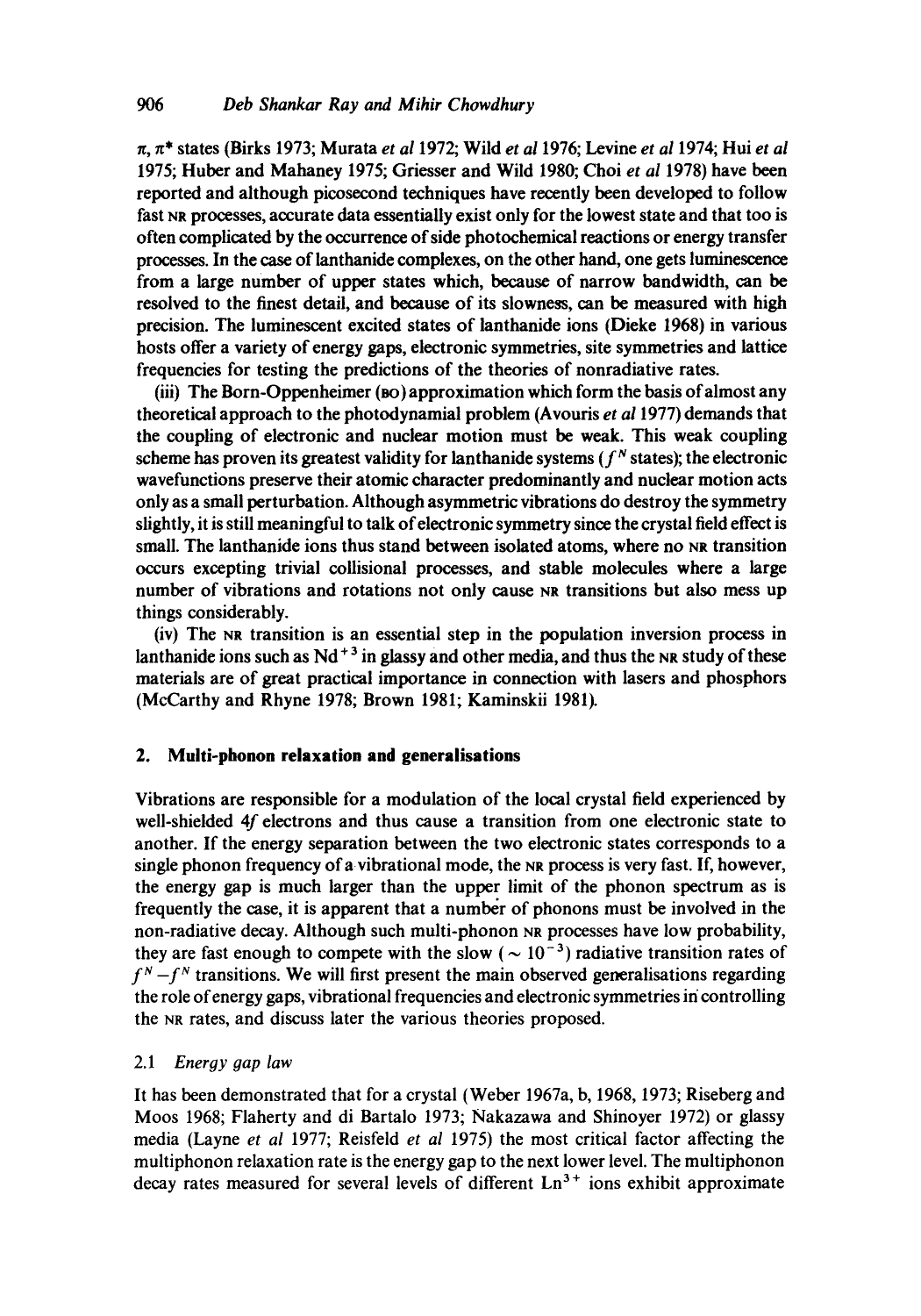

**Figure 1. Multiphonon decay rates as a function of energy gap to next lower level for rare**  earths in silicate glass (from Layne *et al* 1975).

exponential dependence on the energy gap  $\Delta E$  as  $W_{\text{NR}} = W_{\text{NR}}(0) \exp(-\alpha \Delta E)$ , where  $W_{\text{NR}}$  (0) is the pre-exponential factor and  $\alpha$  is a phenomenological constant (whose interpretation we shall find in the next section). Figure I illustrates this point (Layne *et al* 1975). The spread of pre-exponential factor with **different states,** ions and hosts is unexpectedly small. In the case of several glassy hosts different parameters of **the**  exponential energy gap law determined for each glass are valid for a number of transitions and ions. The generality of this exponential gap law is, in fact, so wide that even 'large' isolated organic molecules (Avouris *et a11977;* Lin 1980)and deep centres in semiconductors conform to the behaviour of ions in **crystals, glasses and other**  condensed media.

# 2.2 *Effect of vibrational frequencies and temperature*

In organic molecules (Avouris *et al* 1977; Lin 1980) it has been shown through isotopic substitution and dependence of nonradiative rates on temperature that high frequency  $C-H$  vibrations play a major role in NR transitions. In the case of lanthanides two types of vibrations offer themselves as candidates *e.g.* metal-ligand vibrations and lattice vibrations. Although the M-L vibrations are strongly coupled with the metal ion electronic states, their frequencies are low, compared to some vibrations within the ligand or lattice, and therefore, they play a relatively minor role. The role of more energetic vibrations of the glassy medium may be illustrated (Reisfeld 1975) with **the**  strong correlation of lifetimes with X-O vibrational frequencies of the lattice  $(X = B, P, P)$ Ge, Te) as shown in table 1. The existence of one dominant high-frequency phonon mode such as lattice cut-off frequency has been assumed by a number of workers (Riseberg and Moos 1967a, b; Fong *et al* 1972). In crystalline hosts the characteristic frequency may at times be substantially less than the maximal one. Thus, for several trivalent rare earth ions in YAG it is nearly  $700 \text{ cm}^{-1}$  compared to the top lattice frequency of almost 860 cm<sup> $-1$ </sup>. Apparently, phonon modes with frequencies lower than the cut-off frequency are also capable of participating in the process (Reed and Moos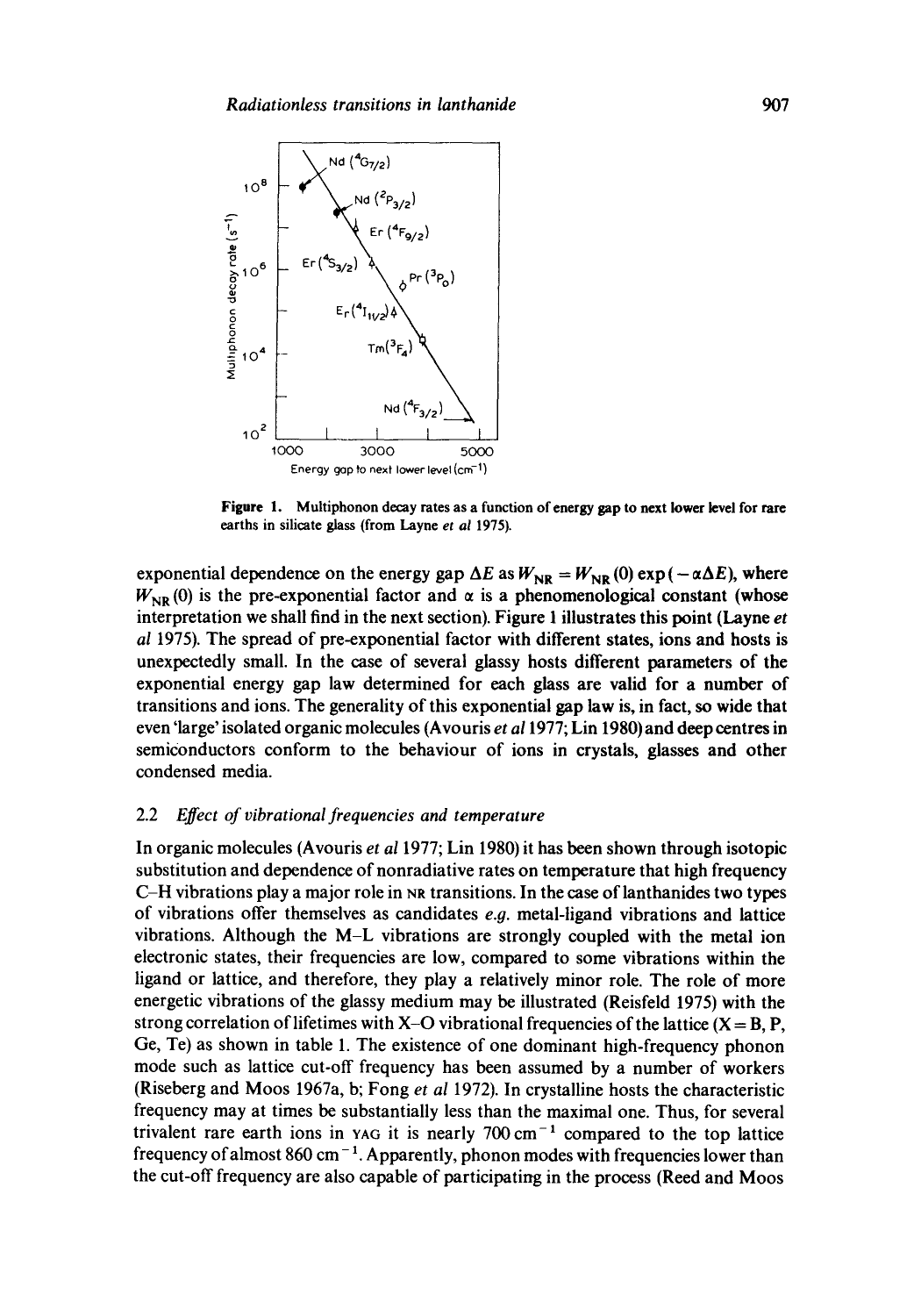| <b>Glass</b>           | Bond           | Phonon energy<br>$(cm-1)$ | W<br>$(\times 10^4)$ |
|------------------------|----------------|---------------------------|----------------------|
| <b>Borate</b>          | B-O            | 1340-1480                 | $3 - 6$              |
| Phosphate              | $P-O$          | 1200-1350                 | $1-9$                |
| Germanate<br>Tellurite | $Ge-O$<br>Te⊣O | 975-800<br>750-600        | 1.5<br>3.9(!)        |

**Table** 1. Phonon energies of various oxide glasses and multiphonon relaxation rate (W) from  ${}^{1}D_{2} \rightarrow {}^{1}G_{4}$  of Tm<sup>3+</sup> at 80°K<sup>\*</sup>.

\* From Reisfeld (1975).

1973). Due to the differences in local environments, it is impossible to assign single frequency in glasses and the effective transition rates in glasses are the mean values of various sites. The NR rates, in general, are much faster in glasses than in crystalline hosts. The study of multiphonon decay rates in glasses has led to few practical results; for instance, the realisation that the high-frequency vibration of the glass control the NR rate has led to the design of efficient laser amplifiers (Brown 1981; Kaminskii 1981).

From the study of luminescence characteristics of a large number of hydrated crystals (Heber and Hellwege 1967), it has been established that water of crystallisation enhances the nonradiative transitition rate. The replacement of water molecules by D<sub>2</sub>O results in the decrease of radiationless decay rate by a factor of 3-7, exemplifying the role of high frequency O-H vibrations. A similar isotope effect has also been demonstrated in transition metal complexes (Sriram *et al* 1981; Sriram and Hoffman 1982). In this respect the photophysics of RE chelate systems resembles largely that exhibited in hydrocarbon solvents.

The nonradiative decay rates vary with temperature as expected for phonon-induced processes (Weber 1973; Fong and Wassam 1973; Sundberg *et al* 1974; Lauer and Fong 1976; Riseberg and Moos 1967; Reisfeld *et al* 1975). It has been shown by a number of workers that the temperature dependence of NR rates can be fitted into an equation  $W = W_0$   $(n + 1)^N$  where *n*, the occupation number of phonons is given by Bose-Einstein law (*i.e.*  $n = (\exp{\frac{\hbar \omega}{\hbar \omega}} - 1)^{-1}$ ) and N is an integer which can be interpreted theoretically as the order of the process (see later). One such fit for  $Tm<sup>3+</sup>$  in silicate glass is shown in figure 2 where the order of the process'and frequency of phonon responsible for the decay matches well with expected values. Occasionally several frequencies are required to fit the temperature variation in glasses. The temperature dependence of homogeneous linewidths of some transitions in Eu<sup>+3</sup> (Selzer *et al* 1976) and Pr<sup>+3</sup> (Hegarty *et al* 1979) in different amorphous solids is shown to be quadratic. These anomalous low temperature behaviour in glassy hosts (Seizer *et al* 1976; Hegarty and Yen 1979; Morgan *et al* 1981) is suggestive of a new ion-lattice interaction peculiar to amorphous material.

If there is a metastable fluorescent state just below a state with higher radiative transition rate, frequently the activation energy laws come into the picture at high elevated temperatures (Englman 1979). The temperature dependence of the multiphonon transition has also played an important part in investigating the origin of rare earth fluorescence quenching in connection with the role of  $4f<sup>5</sup>5d$  states (Lauer and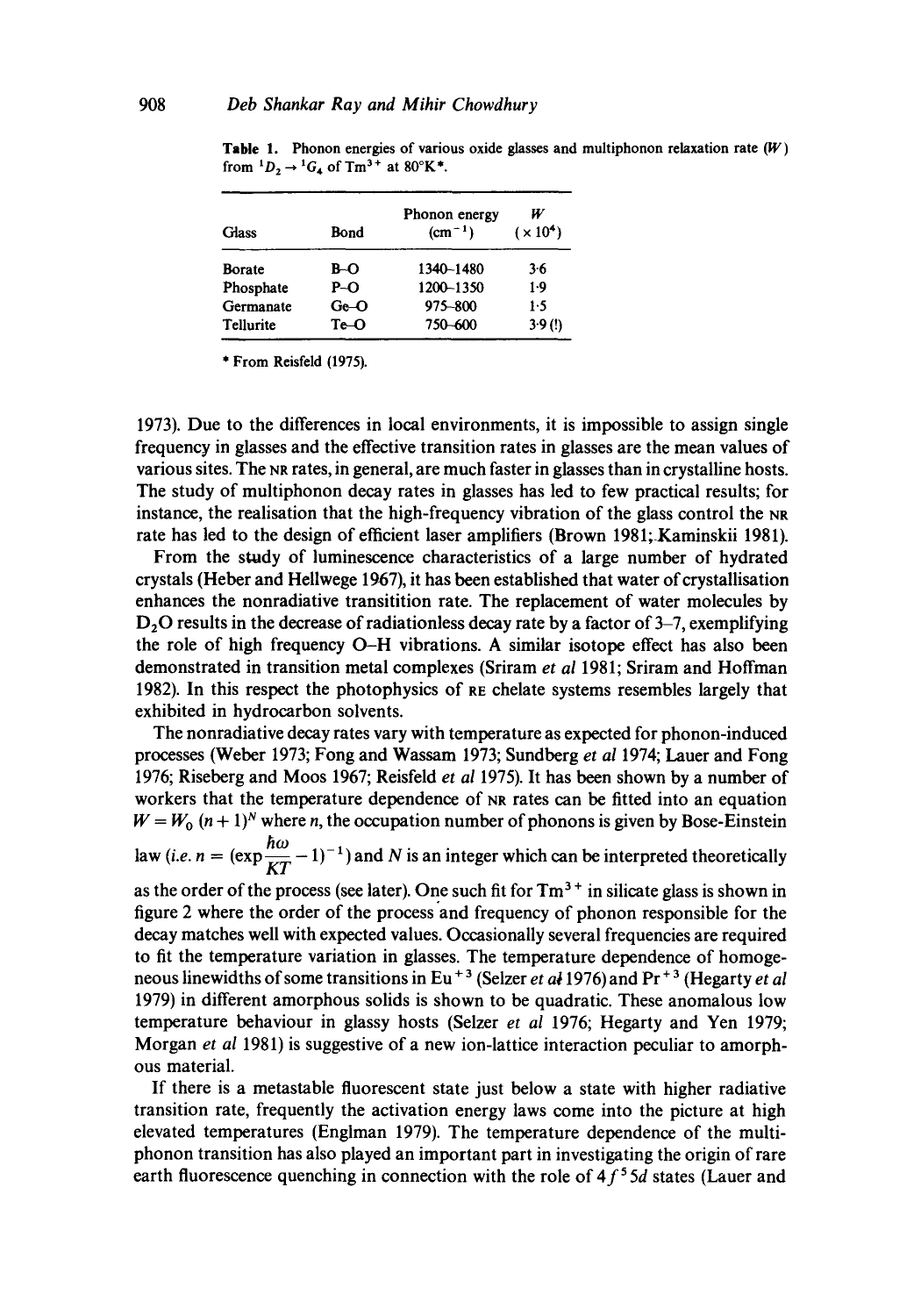

**Figure 2.** Temperature dependence of  ${}^3F_4-{}^3H_5$  multiphonon emission rate for Tm<sup>+3</sup> in silicate glass (from Layne *et al* 1975).

Fong 1976; Gaume-Mahn *et a11978)and* charge-transfer states (Blasse *et a11970,* 1981; Struck and Fonger 1975, 1976) as intermediary in the nonradiative relaxation processes.

# 2.3 *The selection rules and electronic factor*

Exceptions to the exponential energy gap law occur (Weber 1967a, b, 1968, 1973; Fong and Wassam 1973) when the selection rule severely restricts the number of terms in the ion-phonon interaction active in inducing transition. Since the transitions of interest are between the electronic states of a given  $f<sup>N</sup>$  configuration, they involve no change in parity between the initial and final states. Hence, only the even terms in the interaction potential will be important. For an electronic operator of rank  $r$ , the triangle rule governing the transition between the J-states is given by  $|J-J'| \le r \le |J+J'|$  with  $r \le 6$ . J-mixing can act to relax this rule. Thus the transition  ${}^5D_0 \rightarrow {}^5D_1$ ,  ${}^7F_0 \rightarrow {}^7F_1$  $(Eu^{+3}, Tb^{+3})$ ,  ${}^{3}P_0 \rightarrow {}^{3}P_1$  (Pr<sup>+3</sup>, Tm<sup>+3</sup>) are formally forbidden, but may occur by J-mixing or by other mechanisms. Of these  ${}^5D_1 \rightarrow {}^5D_0$  transition in Eu<sup>+3</sup> is readily amenable to study and the reduced rates have been observed in a number of cases (Weber 1968; Bhowmick and Nugent 1965). The ion-lattice interaction (and hence the nonradiative rate) is also subject to spin selection rule  $\Delta S = 0$ . The large spin-orbit interaction in lanthanides (Judd and Pooler 1982), however, reduces the importance of this rule compared to the case of organic molecules.

Selective pulsed excitation of crystal field components of  ${}^5D_1$ ,  ${}^5D_2$  and  ${}^5D_3$  in Eu<sup>+3</sup> in  $Eu<sup>+3</sup>$ -oxydiacetate has revealed interesting by-passing of levels. It has been demonstrated by Ray *et al* (1981) that  ${}^5D_2$  can decay nonradiatively to  ${}^5D_0$  by two different channels--one directly and another indirectly *via*  ${}^5D_1$ . Evidently the CF components of  ${}^5D_2$  behave differently. The differential behaviour of the different crystal field components of  ${}^5D_2$  ( $A_1$ , 2E in  $D_3$  point group symmetry) has been explained in terms of a new 'soft' selection rule. A number of workers (Richter *et al*  1982; Andrews *et al* 1980; Gardner and Kasha 1969) have shown that in vibrationally deficient systems *(i.e.* where symmetry species for normal vibrational modes of the molecule fail to span all the irreducible representations of the corresponding point group) the electronic factor may become important and forbid a particular NR transition.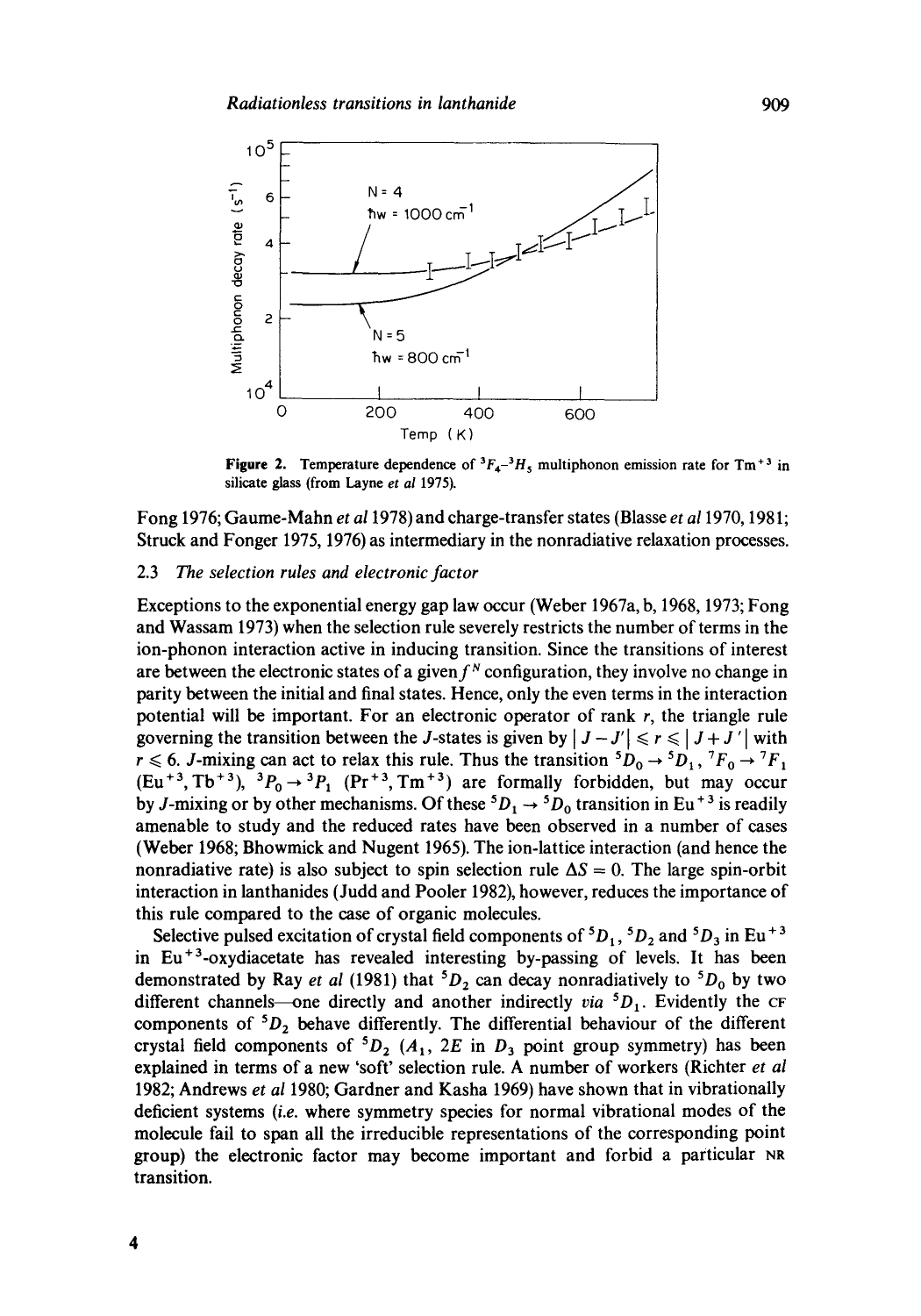#### **3. Theoretical aspects**

Owing to the quasicontinuum nature of the vibronic levels in condensed phase, Fermi Golden rule may be used with confidence for finding the probability of the transition from an initial state  $\psi_i$  to the final state  $\psi_i$ :

$$
W_{\rm nr}=\frac{2\pi}{\hbar}|\langle \psi_i | H' | \psi_f \rangle|^2 \times \text{density of states.}
$$

The various theories make different approximations regarding the wavefunctions  $\psi$ , and  $\psi_f$  and the perturbation H'. It is convenient to classify the methods adopted into three broad categories: (a) Nth order methods (Kie11964; Hagston and Lowther 1973); (b) nonadiabatic hamiltonian methods (Zewail 1978; Lin 1980) and (c) other methods (Fong *et a11972;* Perlin 1979; Ray *et a11981).* The Nth order methods use either the Nth order perturbation theory for the first order crystal field term or the first order perturbation theory for the N th order crystal field term. The second group of methods utilises the nonadiabatic part of the full hamiltonian as the perturbation inducing first order multiphonon NR transition; though developed for crystals, this method is capable of incorporating the basic features of molecular relaxation processes. The theories of category (c) will be discussed later. To give an overview of the main theoretical results we shall briefly outline these methods.

# *3.1 Nth order methods*

3.1a. *Nth order time-dependent perturbation method.* This approach has been investigated by Kiel (1964) and applied to the case of  $Cr^{+3}$  and  $Pr^{+3}$ , following an approach originated by Orbach for spin-lattice relaxation (Orbach 1964). The hamiltonian for the crystal field is expanded in a Taylor series

$$
H_{CF} = H_o + \sum_i \left(\frac{\partial V}{\partial Q_i}\right) Q_i + \frac{1}{2} \sum_{i,j} \left(\frac{\partial}{\partial Q_i} \frac{\partial V}{\partial Q_j}\right) Q_i Q_j + \ldots,
$$

where  $H_0$  is the static crystal field potential and  $Q_i$  is the *i*th normal coordinate. The wavefunctions  $|\psi_i \rangle$  and  $|\psi_f \rangle$  in the transition matrix element are taken as crude BO states and expressed as a product of the electronic wavefunction  $|\phi_i \rangle$  and the product of the individual harmonic oscillator wavefunctions  $|n_i\rangle$  characterised by phonon occupation number  $n_i$ . The phonon wavefunctions are supposed to be the same in both the electronic states. Thus, we have, in general,  $|\psi_k\rangle = |\phi_k\rangle \Pi_i |n_i\rangle$ . If the energy gap is equal to N phonons *i.e.*  $\Delta E = N \hbar \omega$ , then the phonon emission rate  $W_N$  in the N th order process is approximately given by the Nth order perturbation theory as

$$
W_N = \frac{2\pi}{\hbar} \left| \left( \frac{\hbar}{2M\omega} \right)^{N/2} \sum_{i,j...N=1,2,...,m} (n_i + 1)^{N/2} \times \left( \phi_f \left| \frac{\partial V}{\partial Q_i} \right| \phi_{i,f} \right) \left\langle \phi_{i,f} \right| \frac{\partial V}{\partial Q_j} \middle| \phi_{i,f} \right\rangle \dots \left\langle \phi_{i,f} \left| \frac{\partial v}{\partial Q_N} \right| \phi_i \right\rangle
$$
  
 
$$
\times \frac{\left[ E_i - E_{i,f} - \hbar \omega \right] \left[ E_i - E_{i,f} - 2\hbar \omega \right] \dots \left[ E_i - E_{i,f} - (N-1)\hbar \omega \right]}{\left[ E_i - E_{i,f} - \hbar \omega \right] \left[ E_i - E_{i,f} - 2\hbar \omega \right] \dots \left[ E_i - E_{i,f} - (N-1)\hbar \omega \right]} \right|^2,
$$

where M is the reduced mass,  $|\phi_{i,f}\rangle$ 's stand for intermediate states. If the simplifying assumptions are made that each matrix element in the last expression may be replaced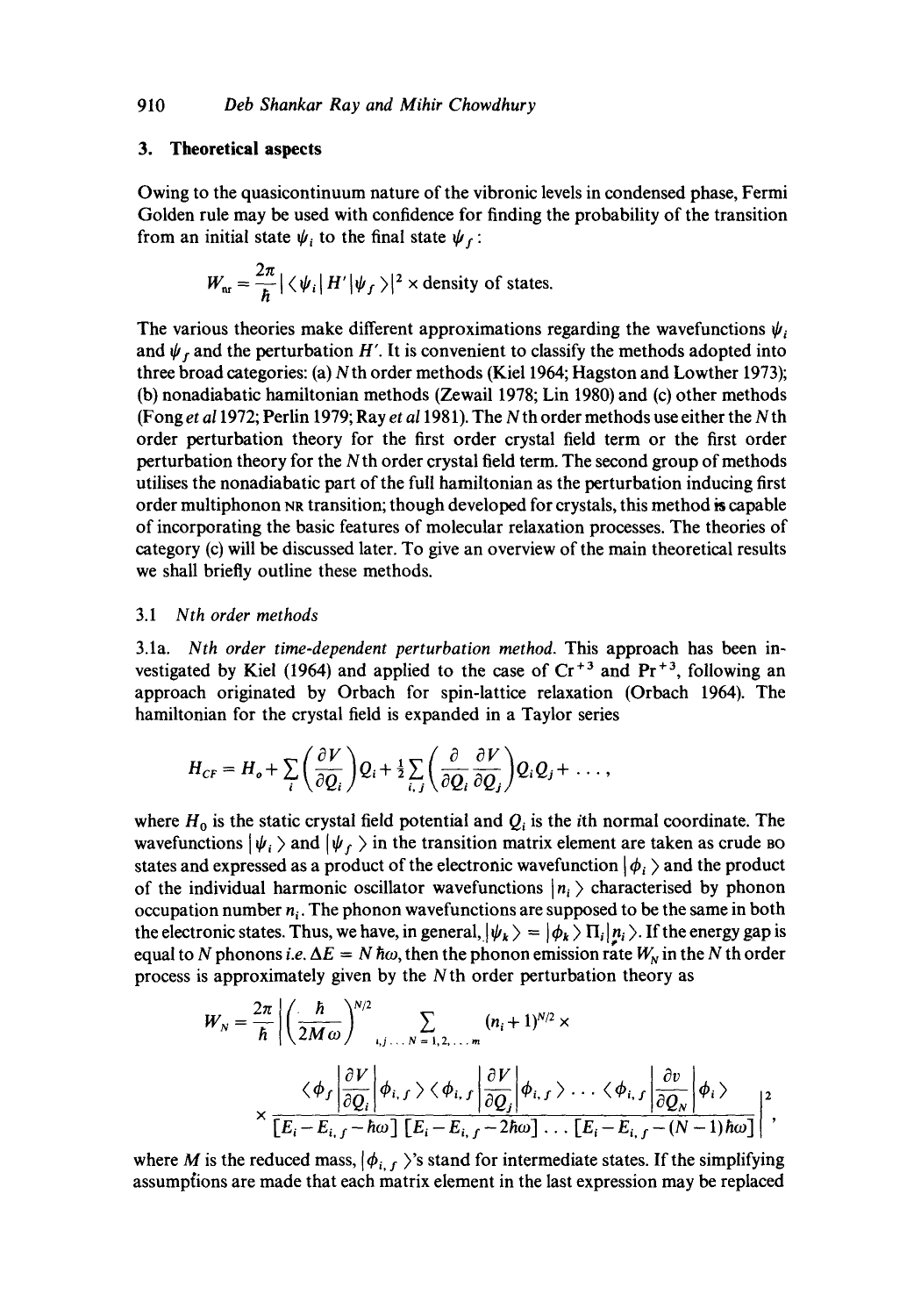by an average and that m phonon modes of the same frequency dominate, we obtain

$$
W_N=\frac{2\pi}{\hbar}\bigg(\frac{\hbar}{2M\omega}\bigg)^N(n+1)^N 2^{2(N-1)} m^{2N}\frac{|\langle\phi_i|\frac{\partial v}{\partial Q_i}|\phi_f\rangle|^{2N}}{|\hbar\omega|^{2(N-1)}}.
$$

Here *m* denotes the number of phonon modes. The expression for  $W_N$  yields the following: (i) The temperature dependence is given by the factor  $(n + 1)^N$  as observed before. (ii) The most energetic phonons will dominate in the rate process since the order  $N = \Delta E / \hbar \omega$  will be lowest for those phonons. (iii) For the same glass network *(i.e.* same h $\omega$  and m), the ratio  $W_N/W_{N-1}$  is given by

$$
W_N/W_{N-1}=4\left(\frac{\hbar}{2M\omega}\right)(n+1)m^2\frac{|\langle\phi_i|\frac{\partial v}{\partial Q_i}|\phi_f\rangle|^2}{(\hbar\omega_i)^2},
$$

which for a weak perturbation is nearly equal to a constant  $Y \leq 1$ ) *i.e.* 

 $W_{N}/W_{N-1} = Y$ .

This is the central result of the Nth order perturbation method and its utility in the derivation of the energy gap law will be discussed later.

3.lb. *Nth order crystalfield method.* Instead of considering Nth order perturbation method in deriving the ratio  $W(N)/W(N-1)$ , Hagston and Lowther (1973) considered only the N th order crystal field term (for the first order perturbation) after showing that it was, in fact, the largest term. Taking for intermediate states those exhibiting stark splitting of the initial free ion level and assuming only one phonon-frequency and considering the ratio of the first order perturbation for the N th order crystal field term to the Nth order perturbation for the first order crystal field term, they arrive at a relation after a number of simplifying assumptions, as follows

$$
W(N)=\frac{2\pi}{\hbar}\big|\big\langle\phi_i\bigg|\frac{\partial v}{\partial Q_i}\bigg|\phi_f\big\rangle\big|^2Y^N,
$$

with  $Y = W(N)/W(N - 1)$ .

 $Y$  is then assumed to be almost independent of N as in the previous method. We shall now try to see the implications of the simple result obtained by these two methods.

(i) Exponential energy gap and vibrational frequency law: In these two methods the key point to obtain a closed form result is to consider the iterative properties of

$$
W(N) = W(N-1)Y,
$$

which means that we are considering a series in which the succeeding term is smaller by the characteristic constant number Y. Calculating  $W(N)$  from  $W(0)$  we obtain,

$$
W(N) = W(0)Y^N = W(0)e^{N \log y}.
$$

If we now replace N by the ratio of the energy gap  $\Delta E$  and an effective phonon energy  $\hbar\omega$  we get

$$
W(N) = W(0) \exp(-\alpha \Delta E)
$$

with

 $\alpha = (1/\hbar\omega)\log(1/Y)$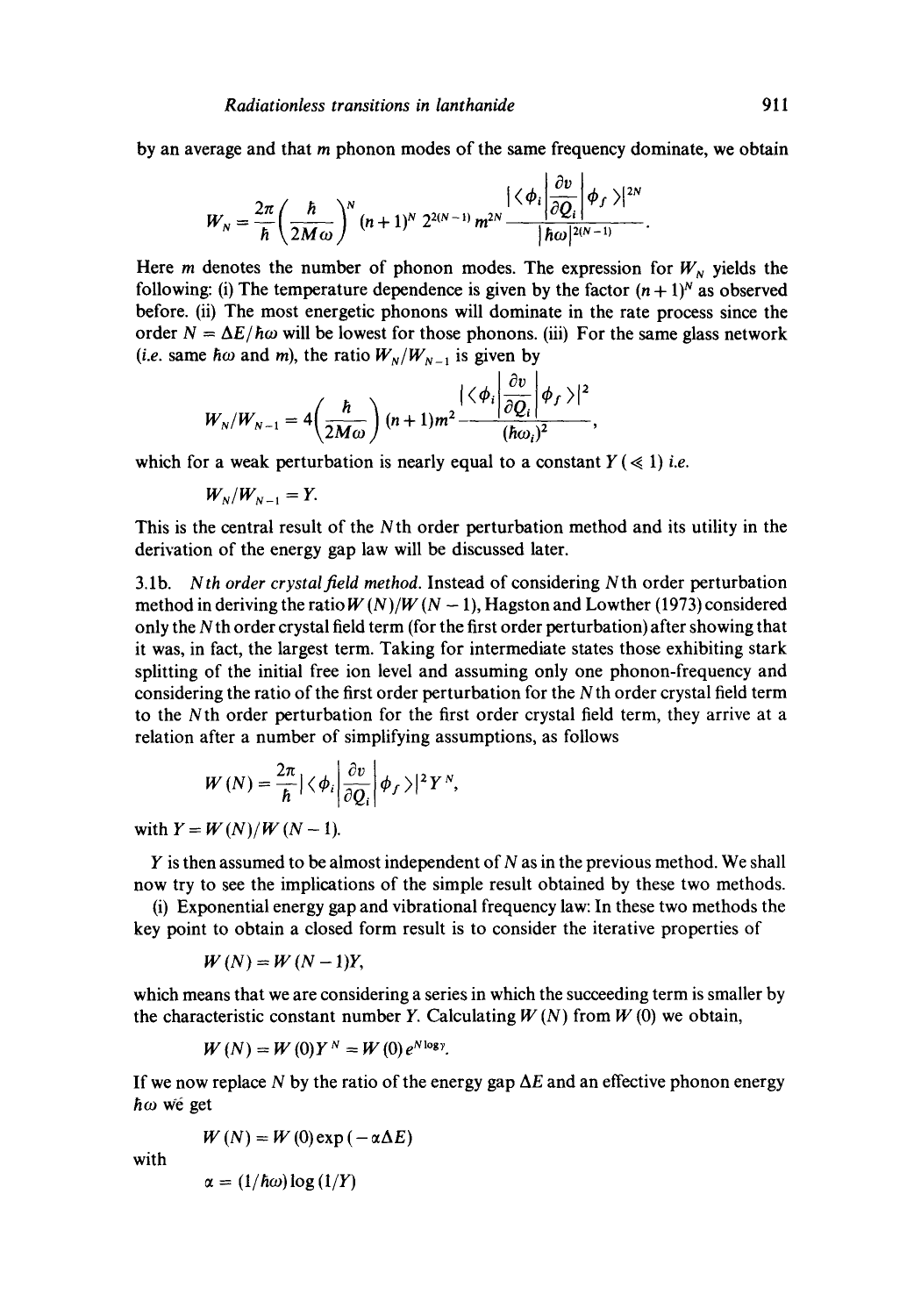where  $\alpha$  and Y are the characteristics of the matrix and the nature of interaction respectively. This basically is the central feature of the theoretical development by Riseberg and Moos (1968) and others (Layne *et al* 1977; di Bartalo 1978; Soules and Duke 1971) for crystals and glasses.

(ii) Temperature dependence: In the two methods temperature dependence occurs through the products of normal mode matrix elements for one-phonon process, as

$$
\left| \langle n_1 + 1 | Q_i | n_i \rangle \right|^2 \dots \left| \langle n_j + 1 | Q_j | n_j \rangle \right|^2
$$
  
N factors

where *n<sub>i</sub>* is the average occupation number which is equal to  $(\exp{\frac{\hbar \omega}{L}} - 1)^{-1}$ . The last

product is proportional to

$$
(n_i+1)\ldots (n_j+1),
$$

leading to a temperature-dependent factor  $(n + 1)^N$ . The application of the result in identifying the phonon responsible for the NR decay and the order of the process has been discussed earlier.

#### 3.2 The *nonadiabatic hamiltonian method*

In the Nth order method, the wavefunctions for the phonons are described by pure harmonic states which are the same for both the initial and the final electronic states of the ion. With such a model the jumps in phonon quantum number can be made one at a time requiring Nth term in the hamiltonian. But if the vibrational states are allowed to differ in both the electronic states either in geometry or in frequency, changes by more than one quantum number can be obtained in the first order (Frenkel 1931; Avouris *et al* 1977). This is the basic idea for generation of N-phonons in the nonadiabatic hamiltonian approach. The approximations used in this method are common to the treatment of molecular relaxation. In the adiabatic approximation, the total wavefunction of the system is given by the product of electronic wavefunction  $\phi_i$  and vibrational wavefunctions  $\theta_{in}$ 

$$
\psi_{j\nu}(q, Q) = \phi_j(q, Q) \theta_{j\nu}(Q).
$$

The nonadiabatic part of the full hamiltonian for the crystal, acting as the perturbation including nonradiative transitions is derived" from the lattice kinetic energy term as follows;  $\overline{a}$   $\overline{a}$ 

$$
H_{\text{NA}}\psi_{j\nu} = -\hbar^2 \sum_{s} \frac{\partial \phi_s}{\partial Q_s} \frac{\partial \theta_{j\nu}}{\partial Q_s}
$$

The moment for transition  $iv' \rightarrow f v''$  is given by

$$
\langle f v'' | H_{\rm NA}^s | i v' \rangle = -\hbar^2 \langle \phi_f | \frac{\partial}{\partial Q_s} | \phi_i \rangle \langle \theta_{f v''} | \frac{\partial}{\partial Q_s} | \theta_{i v'} \rangle,
$$

where the vibrational wavefunctions are approximated by the product of harmonic oscillator wavefunctions

$$
\theta_{fv^{\prime\prime}}=\prod_s \chi_{fv_s^{\prime\prime}}(Q_s^{\prime\prime}), \quad \theta_{iv^{\prime}}=\prod_s \chi_{iv_s^{\prime}}(Q_s^{\prime}).
$$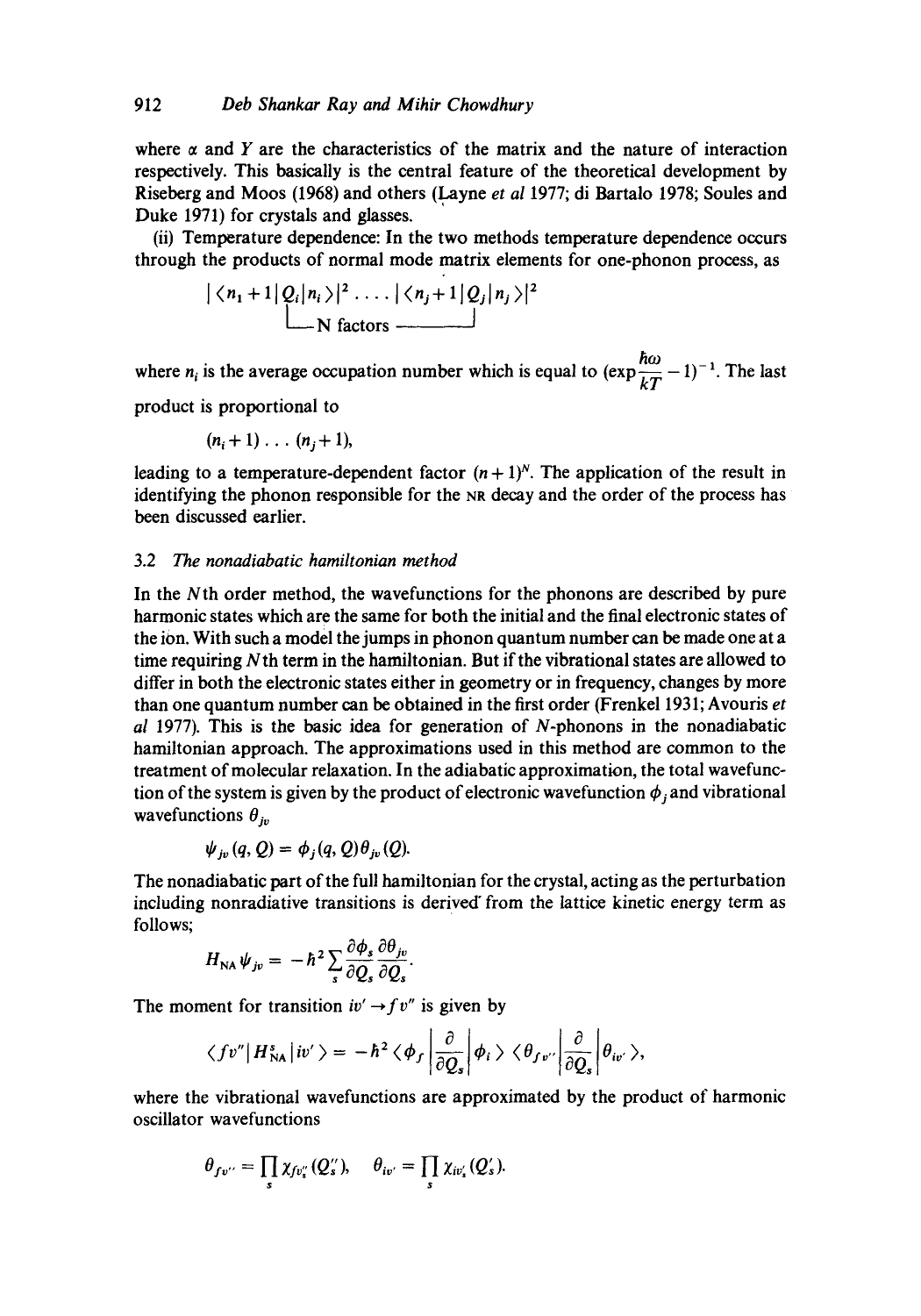The nonradiative transition rate is then given by

$$
W_{nr} = \frac{2\pi}{\hbar} \sum_{s} |\beta_{s}|^{2} |\langle \chi_{fv_i'}| \frac{\partial}{\partial Q_{s}} | \chi_{iv_s'} \rangle|^{2} \times \prod_{j \neq s} |\langle \chi_{fv_j'}| \chi_{iv_j'} \rangle|^{2} \delta(E_{fv'} - E_{iv'})
$$
  

$$
\beta_{s} = -\hbar^{2} \langle \phi_{f} | \frac{\partial}{\partial Q_{s}} | \phi_{i} \rangle.
$$

with

In this method we encounter the promoting modes  $s$  and the accepting modes  $j$ characterised by the nonvanishing integrals

$$
\langle fv''_s \left| \frac{\partial}{\partial Q_s} \right| iv'_s \rangle
$$
 and  $\langle \chi_{fv''_j} | \chi_{iv'_j} \rangle$ .

The explicit expressions for the nonradiative rates can be obtained by using the method of Huang and Rhys (1950) or by the Fourier integral representation method of  $\delta$ functions (Gelbert *et a11970),* or the non-integral quantum number approach (Avouris *et al* 1977), leading to the same energy gap law. The theory gives complicated temperature dependence, which can be reduced after suitable approximations to the result we have already obtained by N th order methods.

### 3.3 *Other current approaches*

We have discussed the methods emphasising weak coupling limit. For other treatments, a series of papers by Fong and his co-workers (Fong and Wassam 1973; Sundberg *et al*  1974; Lauer and Fong 1976; Fong *et al* 1972) may be referred to. It is basically a quantum-statistical derivation of the weak-coupling-limit rate constant (Fong *et al*  1972) for multiphonon decay within  $4f<sup>N</sup>$ -configuration. The expression was applied to give a numerical fit to experimental data (Fong *et al* 1972; Fong and Wassam 1973). A generalisation of the theory was made to treat f-d relaxation (Sundberg *et a11974)* and non-resonant energy transfer (Lauer and Fong 1976).

Observation of anomalous low temperature dependence (Seizer *et al* 1976; Hegarty and Yen 1979; Morgan *et al* 1981) of homogeneous linewidths has prompted Lyo and Orbach (1980) to propose a new model which takes into account interaction between the two two-level systems. Multiphonon emission theory of Perlin (1979) is also worth mentioning.

The above models for multiphonon relaxation in rare earth crystals give satisfactory description of a number of experimental observations such as energy gap law, temperature dependence of nonradiative rate, importance of high frequency vibrations etc. However, the main domain of application of the model is where the ion is embedded in a medium whose function is to provide a 'structureless' heat bath. The validity of the rate expression depends on the extent the individual phonon modes and the participating electronic levels are àveraged out for a high-order process. However, the consideration of the rare earth crystal with polyatomic ligand suggests that the ligand environment around the metal ion certainly possesses some 'structure' which cannot be neglected. We have already pointed out that  $Eu<sup>+3</sup>$  emission is susceptible to the nature of environment (Blasse *et a11981,* Richter-Lustig *et a11982).* The detailed feature of the environment, such as, site symmetry, nature of local and internal ligand modes, the electronic properties  $(e.g.$  dipole moment, polarisability) of the ligand etc are not amenable to theoretical description in terms of a simple crystal field model. In a number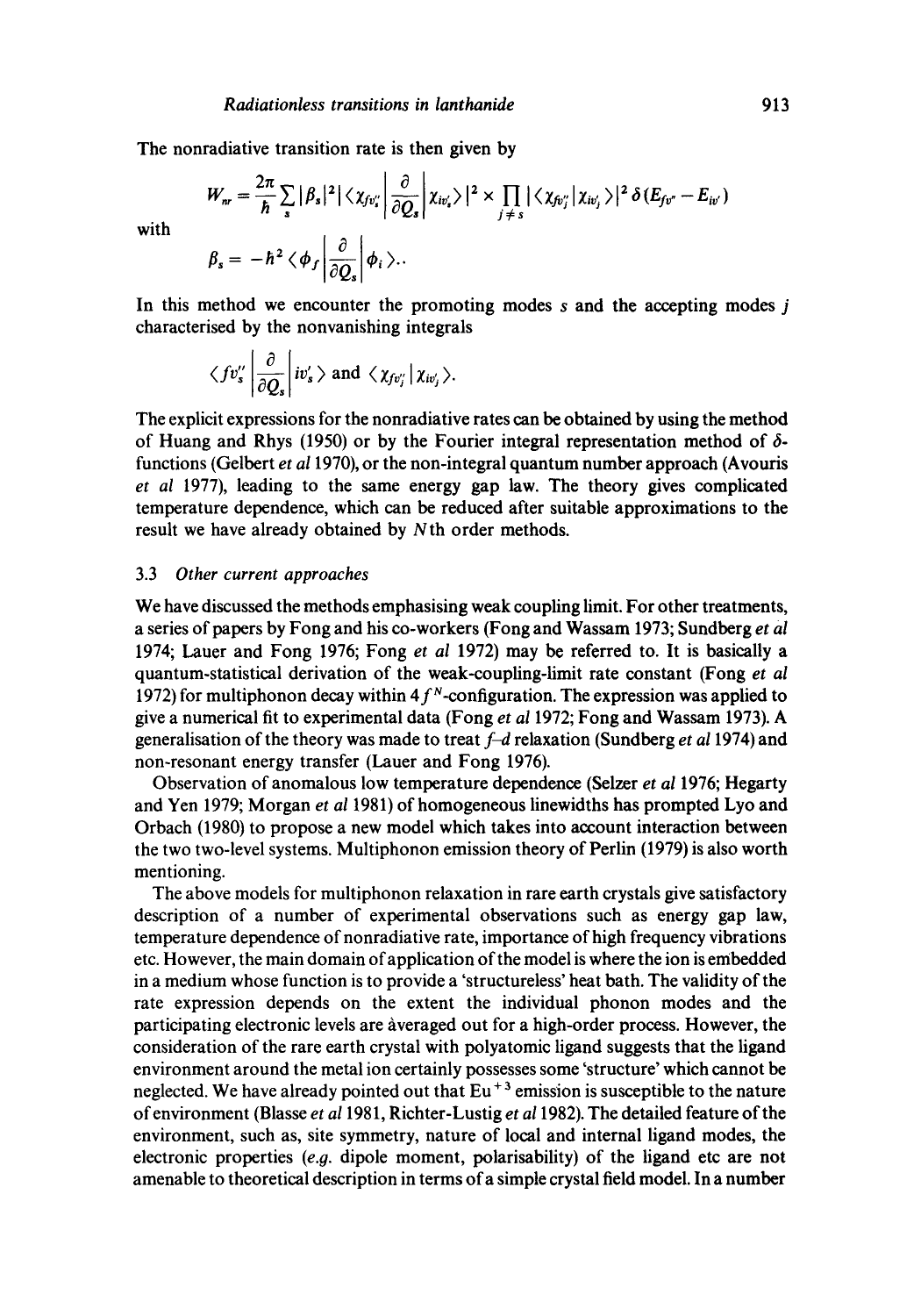of cases the radiationless transition between  $| J = 1 \rangle$  and  $| J = 0 \rangle$  states becomes suppressed in certain symmetries (Fong *et al* 1972; Weber 1967a, b, c, 1968, 1973) and sometimes it is difficult to correlate the non-radiative rates with energy gap data (Fong *et a11972).* An understanding of the role of symmetries of the electronic states (Ray *et al*  1981) and the role of states of opposite parity, such as  $4f^{n-1}$  5d state (Lauer and Fong 1976; Gaum6-Mahn *et al* 1978), also pose problems for the models discussed so far. Keeping in mind the remarkable sensitivity to ligand environment in hypersensitive radiative transitions, it is quite likely that the role of environment should find parallel importance in the nonradiative processes as well. It is in this perspective that a theory of ligand-induced nonradiative transition (Ray and Chowdhury 1981; Strek 1981) has been developed within the framework of 'dynamic coupling' model used earlier in the field of lanthanide spectroscopy to account for hypersensitive transition (Mason *et al*  1975) and optical activity (Sen and Chowdhury 1981; Sen *et al* 1981; Richardson and Faulkner 1982). In this theory the model has been extended from the domain of radiative transition to the realm of nonradiative relaxation and brought into relation with a number of experimental observations. The basic idea is that since in the free lanthanide ion there is no nonradiative decay, the ligand-induced  $f^N \rightarrow f^N$  nonradiative process derives transition probability from the polarisability and internal transitions of the ligand. The zero-order wavefunctions are written as the product of wavefunctions of subsystems comprising lanthanide ion with its nearest neighbours and the rest of the ligand. The wavefunctions of the complex are corrected upto first order by taking into account the electrostatic interaction (beyond crystal field) between the two subsystems. The dynamic part of the hamiltonian (nonadiabatic part) brings about the nonradiative transitions from one product state to another. From its consequences the theory may be considered as a synthesis of Nth order methods and nonadiabatic hamiltonian methods, since it incorporates the key features of NR relaxation in solids and in organic molecules. Apart from deriving the usual exponential energy gap and vibration frequency law, the theory clearly brings out the importance of states with opposite parity, electronic symmetries of initial and final states of the rare earth ion, symmetry of the crystal field, internal promoting and accepting modes of the ligand, and finally the dipole moment and the polarisability of the ligand. New nonradiative selection rules including parallalism between radiative and nonradiative rates have been predicted (Ray and Chowdhury 1981; Strek 1981).

# **4. Concluding remarks**

We have outlined the main experimental results in NR processes within the lanthanide  $Ln<sup>3+</sup>$  ions embedded in solids and the various theoretical approaches initiated to explain the results. Although a number of methods of calculation of nonradiative rates between the  $f<sup>N</sup>$  excited states are in use, the existing data in literature are not extensive enough to provide guidelines to theoreticians working in this field. We hope that with the advent of pulsed mode-locked lasers and time-resolved detection techniques, new experimental data in the short time scale will be available in the near future; the various theoretical predictions and nonradiative selection rules can then be properly examined.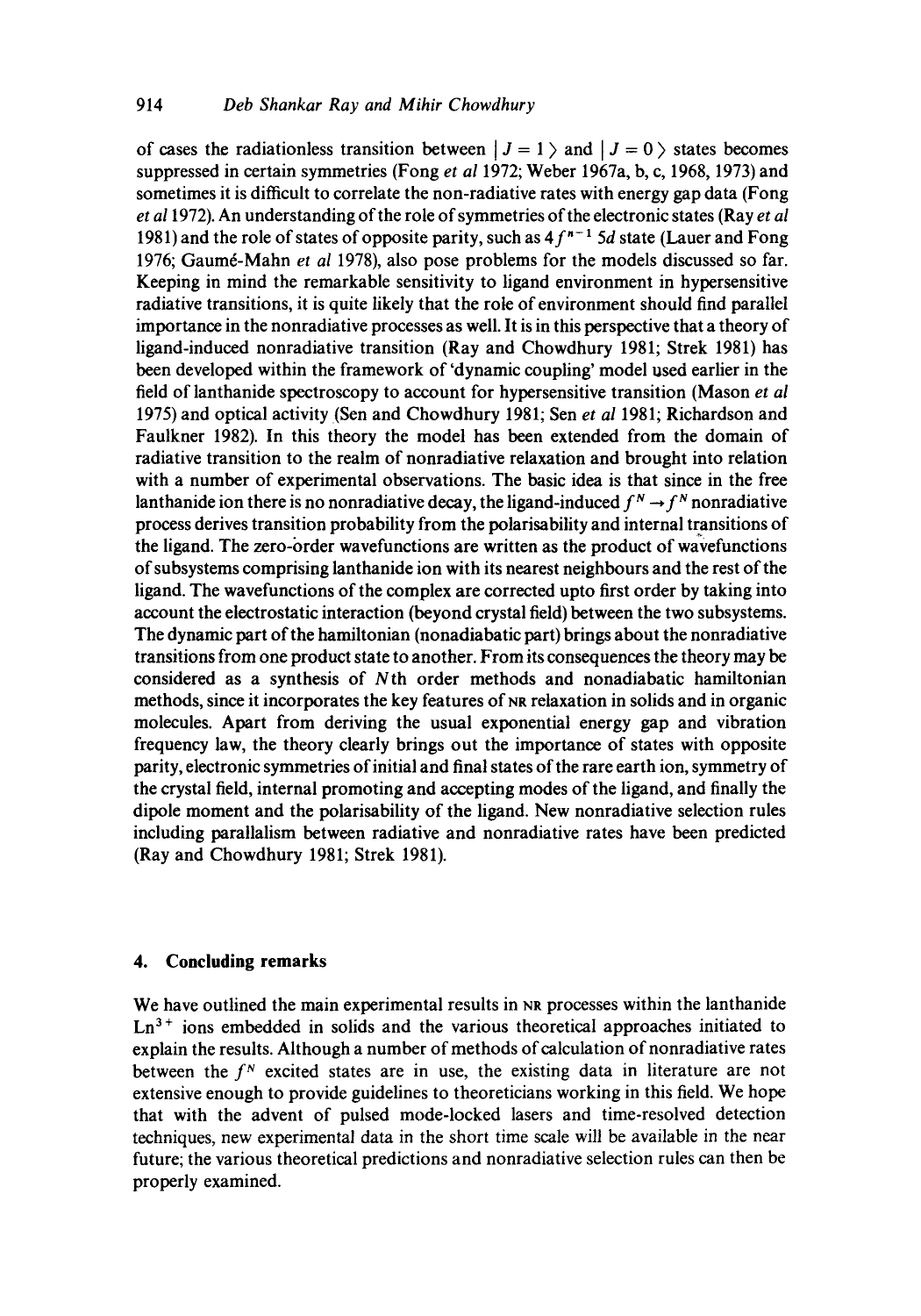# **Acknowledgement**

We thank our colleagues Dr K Bhattacharyya and D Nath for discussions and collaboration. The photodynamical work was initiated with a SERC (DST) grant.

# **References**

Andrews L J, Lampicki A and McCollum B C 1980 *Chem. Phys. Lett.* 74 404 Avouris P, Giebert W M and El-Sayed M A 1977 *Chem. Rev.* 77 793 Banerjee A K, Stewart-Darling F, Flint C D and Schwartz R W 1981 *J. Phys. Chem.* 85 146 Bhowmick M L and Nugent L J 1965 *J. Chem. Phys.* 43 1680 Birks J B 1973 *Organic molecular photophysics* (New York: Wiley-Interscience) p. 16 Blasse G, Bril A and de Poorter J A 1970 *J. Chem. Phys.* 53 4450 Blasse G, Dirksen G J and Zonnevijlle 1981 *Chem. Phys. Lett.* 83 449 Brown D C 1981 *High peak-power Nd-glass laser Systems* (Berlin: Springer-verlag) Canters G W 1981 *Chem. Phys. Lett.* 81 267 Choi K J, Lin H B and Topp R 1978 *Picosecond phenomena* (eds) C V Shank, E P Ippen, S L Shapiro (Berlin: Springer-Verlag) Chowdhury M and Goodman L 1963 *J. Chem. Phys. 38* 2979 Christian J W and Taub C J 1983 *Proceedings of sixteenth rare earth research conference, Tallahasse, Parts I, II, I11*  di Bartalo B 1978 in *Luminescence in inorganic solids* (ed) B di Bartalo (New York: Plenum Press) Dieke G H and Sarup R 1958 *J. Chem. Phys.* 29 741 Dieke G H 1968 *Spectra and energy levels of rare earth ions in crystals* (New York: Wiley) Englman R 1979 in *Non-radiative decay in ions and molecules in solids* (Amsterdam:North-Holland) Fisher S 1970 *J. Chem. Phys.* 53 3195 Flaherty J M and di Bartalo B 1973 *J. Lumin.* 8 51 Fong F K, Naberhuis S L and Miller 1972 *J. Chem.* Phys. 56 4020 Fong F K and Wassam W A 1973 *J. Chem. Phys. 58* 946 Fonger W H and Struck C W 1975 *Phys. Rev.* BI1 3251 Frenkel J 1931 Phys. *Rev.* 37 17 Gardner P J and Kasha M 1969 *J. Chem. Phys. 50* 1543 Gaumé-Mahn F, Gacon J C, Souillat J C, Scriot J and di Bartalo B 1978 in *Rare earths in modern science and technology* (eds) G J McCarthy and J J Rhyne (New York: Plenum Press) Gelbert W M, Freed K F and Rice S A 1970 *J. Chem. Phys.* 52 2460 Ghosh S and Chowdhury M 1981 *J. Phys. Chem.* 85 1280 Ghosh S and Chowdhury M 1982 *Chem.* Phys. *Lett.* 85 233 Griesser H J and Wild U P 1980 *Chem. Phys.* 52 117 Hagston W E and Lowther J E 1973 *Physica* 70 40 Heber J and Hellwege K H 1967 in *Optical properties of ions in crystals* (eds) H M Crosswhite and H W Moos (New York: Interscience) Hegarty J and Yen W M 1979 *Phys. Rev. Lett.* 43 1120 Hoefdraad H E, Stegers F M A and Blasse G 1975 *Chem. Phys. Lett.* 32 216 Huang K and Rhys A 1950 *Proc. R. Soc. (London)* A204 406 Huber J R and Mahaney M 1975 *Chem. Phys. Lett. 30* 410 Huber J R and Mahaney M 1975 *Chem. Phys.* 9 371 Hui M H, de Mayo P, San R and Ware W R 1975 *Chem. Phys. Lett.* 31 257 Judd B R and Pooler D R 1982 *J. Phys.* C15 591 Kaminskii A A 1981 *Laser crystal* (Berlin: Springer-Verlag) Kiel A 1964 in *Quantum electronics* (eds) P Grievet and N Bloembergen (Columbia) Lauer H V and Fong F K 1976 *J. Chem. Phys.* 65 3108 Layne C B, Lowdermilk W H and Weber M J 1975 *IEEE J. Quantum Electron.* 11 798 Layne C B, Lowdermilk W H and Weber M J 1977 *Phys. Rev.* B16 10 Levine S, Knight A R and Steer R P 1974 *Chem. Phys. Lett.* 29 73 Lin S H 1980 *Radiationless transitions* (Amsterdam: North-Holland)